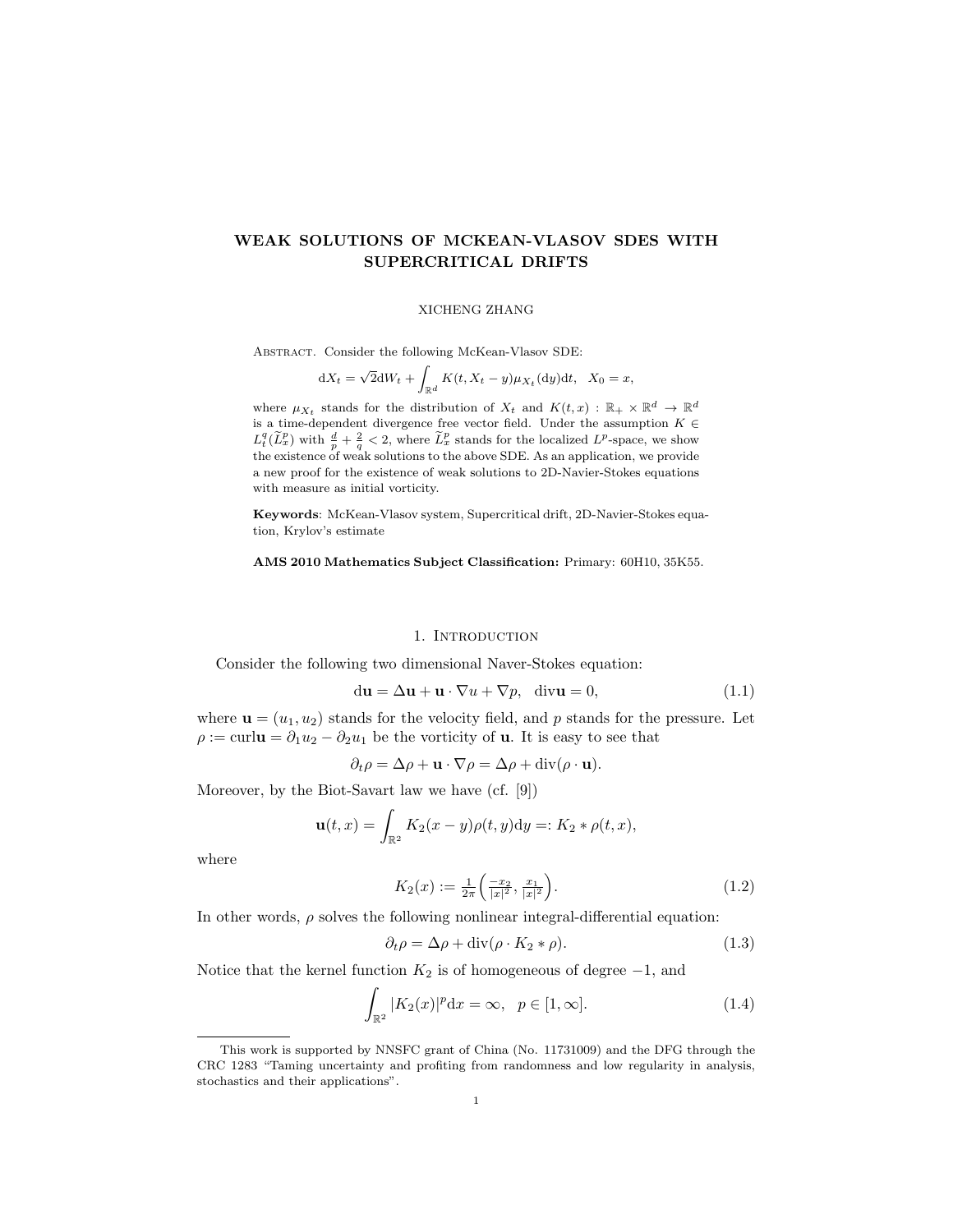2 XICHENG ZHANG

Suppose that  $\rho(0, x) \geq 0$  and  $\int_{\mathbb{R}^2} \rho(0, x) dx = 1$ . By the maximum principle and integrating both sides of (1.3) with respect to x, we obtain that for any  $t > 0$ ,

$$
\rho(t,x) \geqslant 0, \quad \int_{\mathbb{R}^2} \rho(t,x) dx = \int_{\mathbb{R}^2} \rho(0,x) dx = 1,
$$

which means that  $\rho(t, \cdot)_{t\geq 0}$  is a family of probability measures. By the superposition principle [15], there would be a weak solution to the following McKean-Vlasov SDEs:

$$
dX_t = \left[ \int_{\mathbb{R}^2} K_2(X_t - y) \rho(t, y) dy \right] dt + \sqrt{2} dW_t, \ X_0 = x,
$$
\n(1.5)

where W is a two-dimensional standard Brownian motion and  $\rho(t, \cdot)$  is the distributional density of  $X_t$ . On the other hand, if  $X_t$  solves the nonlinear SDE (1.5), by Itô's formula, the law of  $X_t$  will solve the nonlinear Fokker-Planck equation (1.3) in the distributional sense. It should be noticed that when the initial vorticity is a finite Radon measure, the existence of solutions to PDE (1.3) was obtained by Giga, Miyakawa and Osada in [5] (see also Cottet's work [2]), and the uniqueness was proven by Gallagher and Gallay in [4]. However, due to the non-integrability of  $K_2$  (see  $(1.4)$ ), it does not immediately imply the existence of weak solutions to distributional dependent SDE (1.5) by superposition principle because the following condition in [15] is not known to hold for the solution obtained in [5],

$$
\int_0^T \left| \int_{\mathbb{R}^2} \left[ \int_{\mathbb{R}^2} K_2(x-y) \rho(t,y) dy \right] \rho(t,x) dx \right| dt < \infty.
$$

In this paper we are concerning with the following McKean-Vlasov SDE in  $\mathbb{R}^d$ :

$$
dX_t = \left[ \int_{\mathbb{R}^d} K(t, X_t, y) \mu_{X_t}(dy) \right] dt + \sqrt{2} dW_t,
$$
\n(1.6)

where  $K: \mathbb{R}_+ \times \mathbb{R}^d \times \mathbb{R}^d \to \mathbb{R}^d$  is a measurable vector-valued function and  $\mu_{X_t}$  is the law of  $X_t$ . For any  $\alpha \in [0, 2)$ , we introduce the following index set:

$$
\mathscr{I}_{\alpha} := \Big\{ (p,q) \in (1,\infty)^2, \ \frac{d}{p} + \frac{2}{q} < 2 - \alpha \Big\}.
$$

Suppose that for some  $(p, q) \in \mathscr{I}_1$ ,

$$
|K(t, x, y)| \leq h(t, x - y), \quad h \in L_t^q(\tilde{L}_x^p) := \cap_{T > 0} L^q([0, T]; \tilde{L}^p),\tag{1.7}
$$

where  $\tilde{L}^p$  is the localized  $L^p$ -space in  $\mathbb{R}^d$  (see (2.2) below). Under (1.7), Röckner and the present author [12] showed the strong well-posedness to the above SDE. The integrability condition (1.7) for  $\frac{d}{p} + \frac{2}{q} < 1$  is usually called subcritical case in the literature; while  $\frac{d}{p} + \frac{2}{q} = 1$  and  $\frac{d}{p} + \frac{2}{q} > 1$  correspond to the critical and supercritical cases, respectively. Notice that the kernel function  $K_2$  given in  $(1.2)$ belongs to the supercritical regime since

$$
\int_{|x|<1} |K_2(x)|^p \, \mathrm{d}x < \infty, \quad p \in [1,2), \quad \int_{|x|<1} |K_2(x)|^2 \, \mathrm{d}x = \infty.
$$

For  $\beta \geq 0$ , let  $\mathcal{P}_{\beta}(\mathbb{R}^d)$  be the set of all probability measures on  $\mathbb{R}^d$  with finite  $\beta$ -order moment. The aim of this paper is to show the following existence result.

Theorem 1.1. We suppose that in the distributional sense,

$$
\operatorname{div} K(t,\cdot,y) \leq 0,\tag{1.8}
$$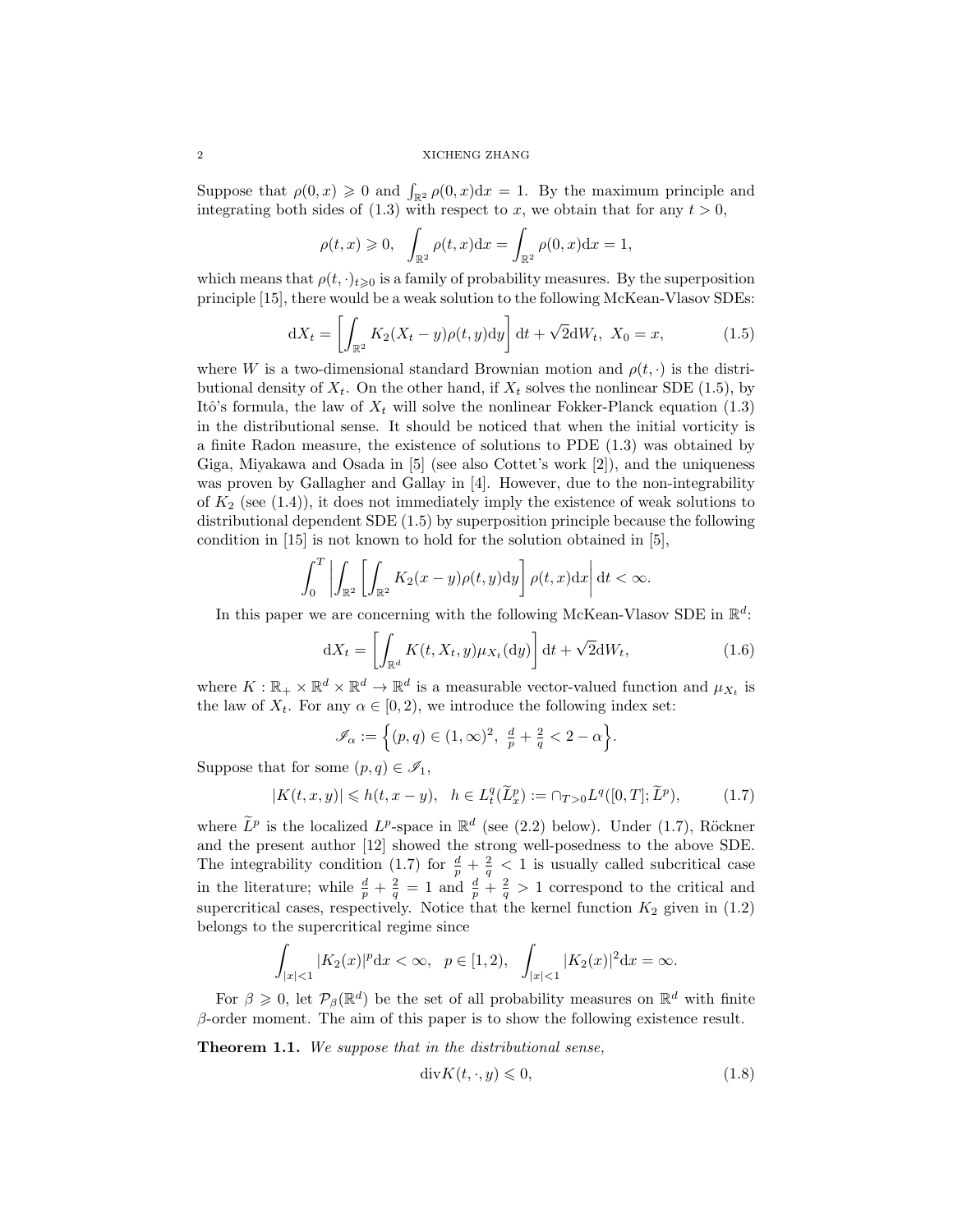and for some  $(p, q) \in \mathscr{I}_0$ ,

$$
|K(t, x, y)| \leq h(t, x - y), \quad h \in L_t^q(\widetilde{L}_x^p). \tag{1.9}
$$

Let  $\beta \in [0, 2/(\frac{d}{p} + \frac{2}{q}))$ . For any  $\nu_0 \in \mathcal{P}_{\beta}(\mathbb{R}^d)$ , there exists at least one weak solution to SDE (1.6) with initial distribution  $\nu_0$ . More precisely, there are stochastic basis  $(\Omega, \mathscr{F}, (\mathscr{F}_t)_{t\geqslant0}, \mathbf{P})$  and two  $\mathscr{F}_t$ -adapted processes  $(X, W)$  defined on it such that

(i)  $\mathbf{P} \circ X_0^{-1} = \nu_0$  and W is a d-dimensional standard  $\mathscr{F}_t$ -Brownian motion. (ii) It holds that for all  $t \geqslant 0$ ,

$$
X_t = X_0 + \int_0^t \int_{\mathbb{R}^d} K(s, X_s, y) \mu_{X_s}(\mathrm{d}y) \mathrm{d}s + \sqrt{2} W_t, \ \mathbf{P} - a.s.,
$$

where  $\mu_{X_s}$  is the law of  $X_s$ .

Moreover, we have the following conclusions:

(i) For any  $T > 0$ , there is a constant  $C > 0$  such that

$$
\mathbf{E}\left(\sup_{t\in[0,T]}|X_t|^{\beta}\right) \leqslant C(\mathbf{E}|X_0|^{\beta}+1). \tag{1.10}
$$

(ii) For Lebesgue almost all  $t > 0$ ,  $X_t$  admits a density  $\rho(t, \cdot)$  with the regularity

$$
\rho \in \cap_{T>0} \mathbb{H}_q^{\alpha, p}(T), \ \alpha \in [0,1], \ p, q \in (1,\infty), \ \frac{d}{p} + \frac{2}{q} > d + \alpha, \tag{1.11}
$$

where  $\mathbb{H}^{\alpha,p}_q(T) := L^q([0,T];H^{\alpha,p})$  and  $H^{\alpha,p}$  is the usual Bessel potential space.

Recently, there are great interests to study the McKean-Vlasov or distributional dependent SDEs since it appears in the studies of propagation of chaos [14], meanfield games (cf. [1]) and nonlinear integral-partial differential equations [10, 3]. When  $K$  is bounded measurable, the existence and uniqueness of weak solutions to SDE (1.6) was proved by Li and Min [8] (see also [11] for the strong well-posedness of SDE  $(1.6)$ ). As mentioned above, when K is singular and belongs to the subcritical regime, the strong existence and uniqueness was shown in [12] recently (see also [6]). We also mention that Jabin and Wang [7] showed the propagation of chaos for singular kernel  $K_2$  above by purely analytic method. While, the existence of particle trajectories is not provided therein. Here, an open question is the uniqueness of weak solutions in the supercritical case. This is even not known for linear SDEs with supercritical drifts (cf. [17]).

As a simple application of Theorem 1.1, we have the following corollary.

Corollary 1.2. Consider the vorticity form (1.3) of 2D-Navier-Stokes equations. Let  $\beta \in [0,2)$ . For any  $\mu(0) \in \mathcal{P}_{\beta}(\mathbb{R}^2)$ , there exists a continuous curve  $t \mapsto \mu(t) \in$  $\mathcal{P}_{\beta}(\mathbb{R}^2)$  such that for all  $t \geq 0$  and  $f \in C_b^{\infty}(\mathbb{R}^d)$ ,

$$
\mu_t(f) = \mu_0(f) + \int_0^t \mu_s(\Delta f) ds + \int_0^t \left[ \int_{\mathbb{R}^2} \int_{\mathbb{R}^2} K_2(x - y) \cdot \nabla f(x) \mu_s(dy) \mu_s(dx) \right] ds.
$$

Moreover, for Lebesgue-almost all  $t > 0$ ,  $\mu(t, dx) = \rho(t, x)dx$ , where  $\rho$  satisfies  $(1.11)$ , and for any  $T > 0$  and some  $C > 0$ .

ess. 
$$
\sup_{t\in[0,T]}\int_{\mathbb{R}^2}|x|^{\beta}\rho(t,x)\mathrm{d}x \leqslant C\left(\int_{\mathbb{R}^2}|x|^{\beta}\mu_0(\mathrm{d}x)+1\right). \tag{1.12}
$$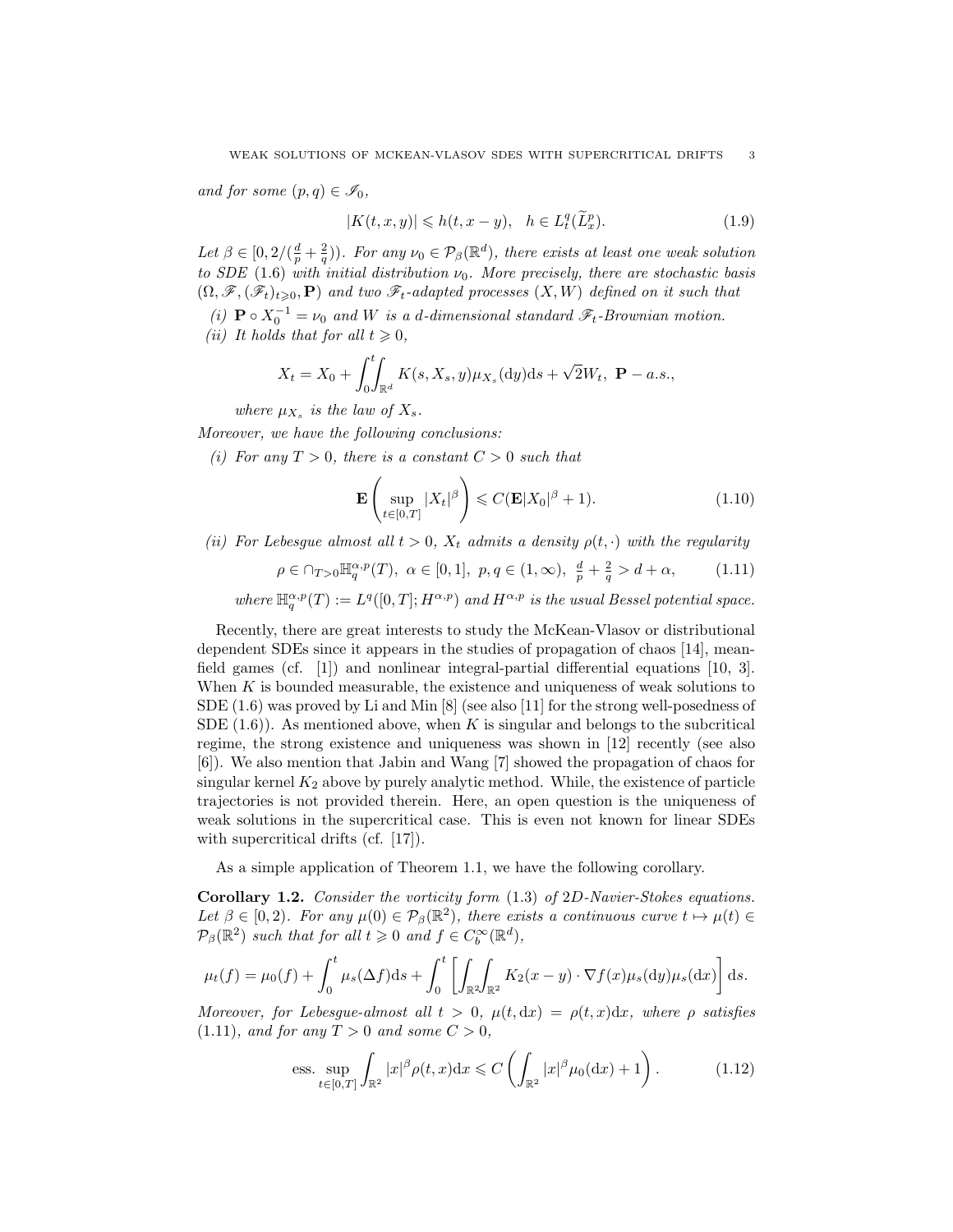#### 4 XICHENG ZHANG

Remark 1.3. Compared with [5], the new point here is that the moment estimate (1.12) is obtained, which provides the decay estimate of the vorticity as  $|x| \to \infty$ . Note that the uniqueness is proven in [4], which strongly depends on the structure of  $K_2$ .

This paper is organized as following: in Section 2, we prepare necessary spaces and some well-known results about the maximum principle for the associated PDE. In Section 3, through mollifying the kernel function  $K$ , we show our main result by weak convergence method.

### 2. Preliminaries

We first introduce the following spaces and notations for later use. For  $(\alpha, p) \in$  $\mathbb{R}_+ \times [1,\infty]$ , the Bessel potential space  $H^{\alpha,p}$  is defined by

$$
H^{\alpha,p} := \{ f \in L^1_{loc}(\mathbb{R}^d) : ||f||_{\alpha,p} := ||(\mathbb{I} - \Delta)^{\alpha/2} f||_p < \infty \},\
$$

where  $\|\cdot\|_p$  is the usual  $L^p$ -norm, and  $(\mathbb{I}-\Delta)^{\alpha/2}f$  is defined by Fourier's transform

$$
(\mathbb{I} - \Delta)^{\alpha/2} f := \mathcal{F}^{-1}((1 + |\cdot|^2)^{\alpha/2} \mathcal{F} f).
$$

For  $T > 0$ ,  $p, q \in [1, \infty]$  and  $\alpha \in \mathbb{R}_+$ , we introduce the following spaces of space-time functions,

$$
\mathbb{L}^p_q(T):=L^q\big([0,T];L^p\big),\quad \mathbb{H}^{\alpha,p}_q(T):=L^q\big([0,T];H^{\alpha,p}\big).
$$

Let  $\chi \in C_c^{\infty}(\mathbb{R}^d)$  be a smooth function with  $\chi(x) = 1$  for  $|x| \leq 1$  and  $\chi(x) = 0$  for  $|x| > 2$ . For  $r > 0$  and  $z \in \mathbb{R}^d$ , define

$$
\chi_r^z(x) := \chi((x-z)/r). \tag{2.1}
$$

Fix  $r > 0$ . We introduce the following localized  $H^{\alpha, p}$ -space:

$$
\widetilde{H}^{\alpha,p} := \left\{ f : \|f\|_{\alpha,p} := \sup_z \|f\chi_r^z\|_{\alpha,p} < \infty \right\},\tag{2.2}
$$

and the localized space-time function space

$$
\widetilde{\mathbb{H}}_q^{\alpha,p}(T) := \left\{ f : \|f\|_{\widetilde{\mathbb{H}}_q^{\alpha,p}(T)} := \sup_{z \in \mathbb{R}^d} \|\chi_r^z f\|_{\mathbb{H}_q^{\alpha,p}(T)} < \infty. \right\} \tag{2.3}
$$

For simplicity we shall write

$$
\widetilde{\mathbb{H}}_q^{\alpha,p} := \cap_{T>0} \widetilde{\mathbb{H}}_q^{\alpha,p}(T), \quad \widetilde{\mathbb{L}}_q^p := \widetilde{\mathbb{H}}_q^{0,p}, \quad \widetilde{\mathbb{L}}^p(T) := \widetilde{\mathbb{L}}_p^p(T).
$$

It should be noticed that

$$
L^q([0,T];\widetilde{L}^p) \subset \widetilde{\mathbb{L}}_q^p(T).
$$

The following lemma lists some easy properties of  $\widetilde{\mathbb{H}}_q^{\alpha,p}$  (see [17]).

**Proposition 2.1.** Let  $p, q \in (1, \infty)$ ,  $\alpha \in \mathbb{R}_+$  and  $T > 0$ .

(i) For 
$$
r \neq r' > 0
$$
, there is a  $C = C(d, \alpha, r, r', p, q) \geq 1$  such that

$$
C^{-1} \sup_{z} \|f\chi^z_{r'}\|_{\mathbb{H}^{\alpha, p}_{q}(T)} \leq \sup_{z} \|f\chi^z_{r}\|_{\mathbb{H}^{\alpha, p}_{q}(T)} \leq C \sup_{z} \|f\chi^z_{r'}\|_{\mathbb{H}^{\alpha, p}_{q}(T)}.
$$
 (2.4)

In other words, the definition of  $\widetilde{\mathbb{H}}_q^{\alpha,p}$  does not depend on the choice of r.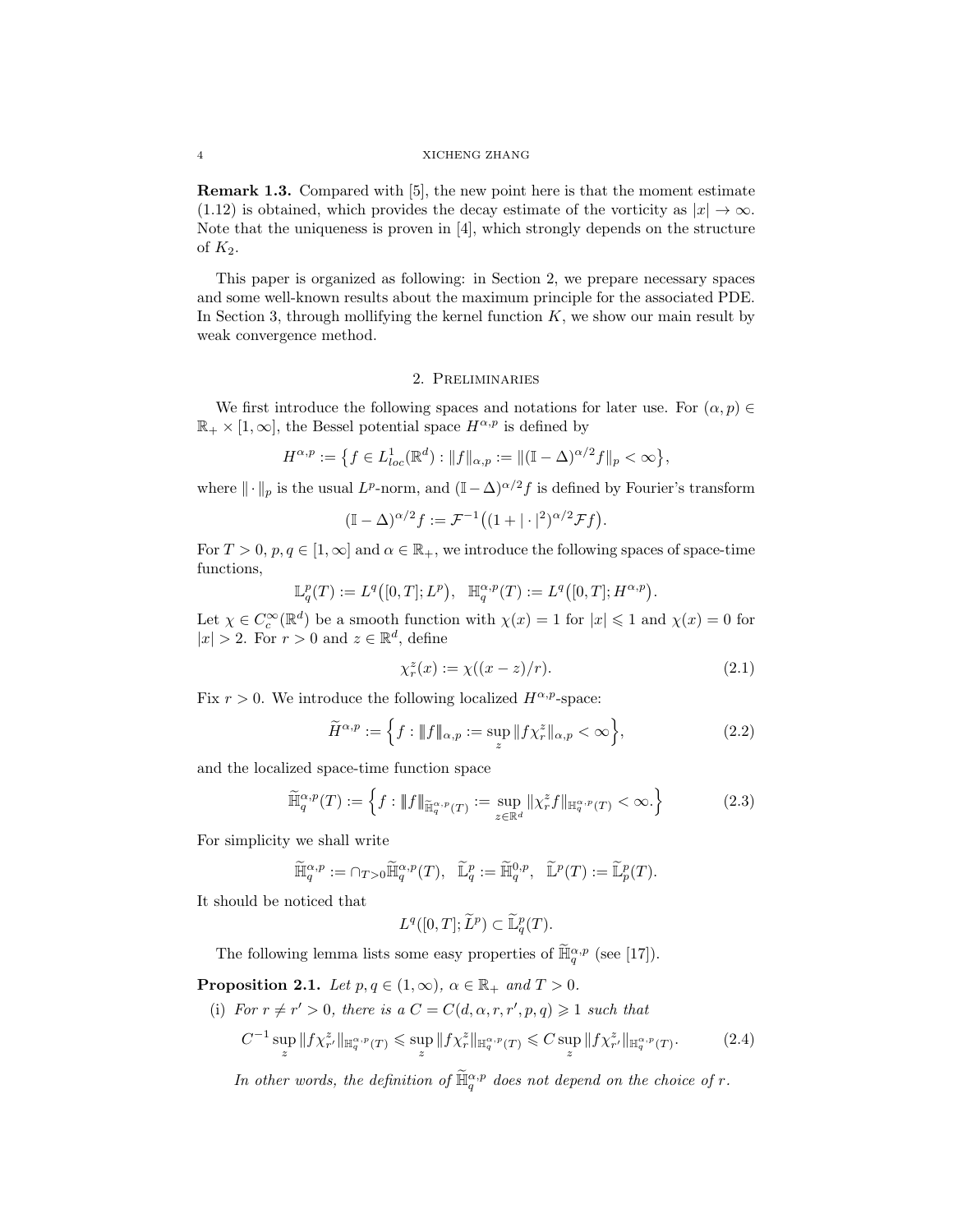(ii) Let  $(\rho_{\varepsilon})_{\varepsilon \in (0,1)}$  be a family of mollifiers in  $\mathbb{R}^d$ . For any  $f \in \widetilde{\mathbb{H}}_q^{\alpha,p}$  and  $T > 0$ , it holds that

$$
f_\varepsilon(t,x):=f(t,\cdot)*\rho_\varepsilon(x)\in L^q_{loc}(\mathbb{R};C^\infty_b(\mathbb{R}^d)),
$$

and for some  $C = C(d, \alpha, p, q) > 0$ ,

$$
\|f_{\varepsilon}\|_{\widetilde{\mathbb{H}}_q^{\alpha,p}(T)} \leqslant C \|f\|_{\widetilde{\mathbb{H}}_q^{\alpha,p}(T)}, \ \forall \varepsilon \in (0,1), \tag{2.5}
$$

and for any  $\varphi \in C_c^{\infty}(\mathbb{R}^d)$ ,

$$
\lim_{\varepsilon \to 0} \|(f_{\varepsilon} - f)\varphi\|_{\mathbb{H}^{\alpha, p}_{q}(T)} = 0. \tag{2.6}
$$

We introduce the following notion about Krylov's estimate.

**Definition 2.2.** Let  $p, q \in (1, \infty)$  and  $T, \kappa > 0$ . We say a stochastic process X satisfies Krylov's estimate with index p, q and constant  $\kappa$  if for any  $f \in \widetilde{\mathbb{L}}_q^p(T)$ ,

$$
\mathbf{E}\left(\int_0^T f(t, X_t)dt\right) \leq \kappa \|f\|_{\widetilde{\mathbb{L}}_q^p(T)}.\tag{2.7}
$$

The set of all such X will be denoted by  ${\bf K}_{T,\kappa}^{p,q}$ .

**Remark 2.3.** By Krylov's estimate (2.7), there is a density function  $\rho^X \in \mathbb{L}_s^r(T)$ with  $r = \frac{p}{p-1}$  and  $s = \frac{q}{q-1}$  so that

$$
\int_0^T \int_{\mathbb{R}^d} f(t,x) \rho_t^X(x) \mathrm{d}x \mathrm{d}t = \mathbf{E} \left( \int_0^T f(t,X_t) \mathrm{d}t \right) \leq \kappa \|f\|_{\widetilde{\mathbb{L}}_q^p(T)} \leq \kappa \|f\|_{\mathbb{L}_q^p(T)}.
$$

For a space-time function  $f(t, x, y) : \mathbb{R}_+ \times \mathbb{R}^d \times \mathbb{R}^d \to \mathbb{R}$  and  $p_1, p_2, q_0 \in [1, \infty]$ , we also introduce the norm

$$
\|f\|_{\mathbb{L}_{q_0}^{p_1,p_2}(T)} := \sup_{z,z' \in \mathbb{R}^d} \left( \int_0^T \left( \int_{\mathbb{R}^d} \mathbf{1}_{B_1^{z'}(y)} \|\mathbf{1}_{B_1^{z}} f(t,\cdot,y)\|_{p_1}^{p_2} dy \right)^{\frac{q_0}{p_2}} \right)^{\frac{1}{q_0}},\tag{2.8}
$$

where for  $z \in \mathbb{R}^d$  and  $r > 0$ ,

$$
B_r^z := \{ x \in \mathbb{R}^d : |x - z| < r \}, \ \ B_r := B_r^0.
$$

The following lemma will be used to take the limits in the proof of the existence of weak solutions (see [12, Lemma 2.6]).

**Lemma 2.4.** Let  $p_1, p_2, q_0, q_1, q_2 \in (1, \infty)$  with  $\frac{1}{q_1} + \frac{1}{q_2} = 1 + \frac{1}{q_0}$  and  $T, \kappa_1, \kappa_2 > 0$ . Let  $X \in \mathbf{K}_{T,\kappa_1}^{p_1,q_1}$  and  $Y \in \mathbf{K}_{T,\kappa_2}^{p_2,q_2}$  be two independent processes. Then for any  $f(t, x, y) \in \tilde{\mathbb{L}}_{q_0}^{p_1, p_2}(T)$ ,

$$
\mathbf{E}\left(\int_0^T f(t, X_t, Y_t)dt\right) \leqslant \kappa_1 \kappa_2 \|f\|_{\widetilde{\mathbb{L}}_{q_0}^{p_1, p_2}(T)}.\tag{2.9}
$$

Consider the following backward PDE:

$$
\partial_t u + \Delta u + b \cdot \nabla u = f, \quad u(T) \equiv 0. \tag{2.10}
$$

The following maximum principle was proven in [17, Theorem 2.2].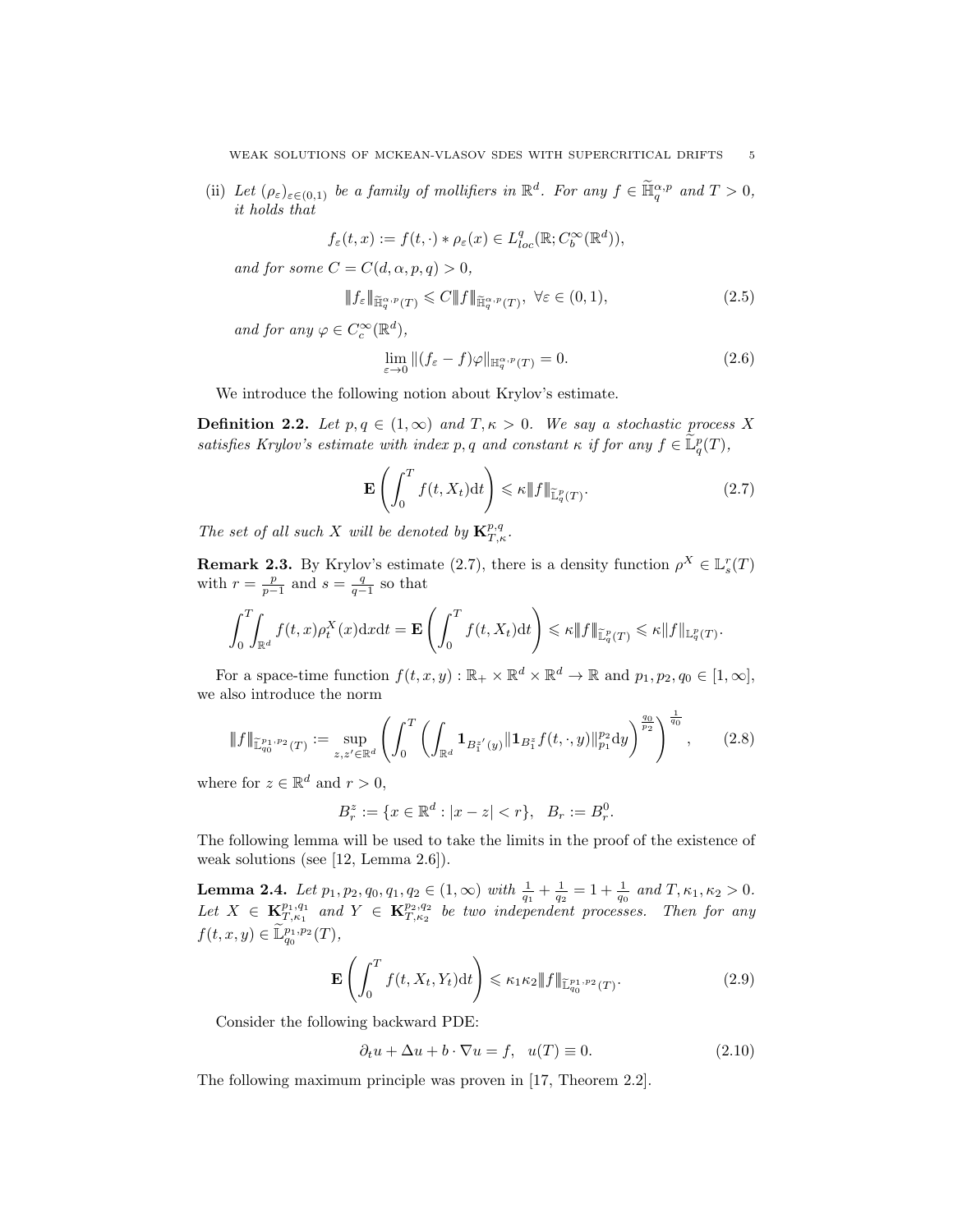**Theorem 2.5.** Let  $T > 0$ . Suppose that  $b \in C_b^{\infty}([0, T] \times \mathbb{R}^d)$  satisfies div $b \leq 0$ and for some  $(p, q) \in \mathscr{I}_0$  and  $\kappa > 0$ ,

$$
|\!|\!| b |\!|\!|_{\widetilde{\mathbb{L}}^p_q(T)}\leqslant \kappa.
$$

Let  $\alpha \in [0,1]$  and  $f \in C_0^{\infty}(\mathbb{R}^{d+1})$ . For any  $(\bar{p}, \bar{q}) \in \mathscr{I}_{\alpha}$ , there is a constant  $C > 0$ only depending on  $T, d, p, q, \alpha, \bar{p}, \bar{q}, \kappa$  such that for any smooth solution u of PDE  $(2.10),$ 

$$
||u||_{L^{\infty}([0,T]\times\mathbb{R}^d)} \leqslant C||f||_{\widetilde{\mathbb{H}}_q^{-\alpha,\bar{p}}(T)}.
$$
\n(2.11)

## 3. Proof of Theorem 1.1

Suppose that  $K(t, x, y)$  satisfies (1.8) and (1.9). Let  $(\varrho_n^d)_{n \in \mathbb{N}}$  be a family of mollifiers in  $\mathbb{R}^d$  with compact supports in unit ball  $B_1$ . Define

$$
K_n(t, x, y) := \int_0^\infty \int_{\mathbb{R}^{2d}} K(t', x', y') \rho_n^1(t - t') \rho_n^d(x - x') \rho_n^d(y - y') dt' dx' dy', \quad (3.1)
$$

and for a probability measure  $\mu$ ,

$$
b_n(t, x, \mu) := \int_{\mathbb{R}^d} K_n(t, x, y) \mu(\mathrm{d}y).
$$

By (ii) of Proposition 2.1 and (1.9), one sees that for each  $T > 0$  and  $j = 0, 1, \dots$ ,

$$
\kappa_n^j := \|\nabla_x^j K_n\|_{\mathbb{L}^\infty(T)} + \|\nabla_y^j K_n\|_{\mathbb{L}^\infty(T)} < \infty \tag{3.2}
$$

and

$$
\mathrm{div}b_n(t,\cdot,\mu)\leqslant 0.
$$

Hence, for any  $T > 0$  and some  $C = C(\kappa_n^1) > 0$ ,

$$
|b_n(t, x, \mu) - b_n(t, \bar{x}, \mu)| \leq C|x - \bar{x}|,
$$

and for any two random variables  $X, Y$ ,

$$
|b_n(t, x, \mu_X) - b_n(t, x, \mu_Y)| \leq C \mathbb{E}|X - Y|.
$$

Thus, there is a unique strong solution  $X_t^n$  to the following McKean-Vlasov SDE:

$$
dX_t^n = b_n(t, X_t^n, \mu_{X_t^n})dt + \sqrt{2}dW_t, \ X_0^n \stackrel{(d)}{=} \nu_0,
$$
\n(3.3)

where W is a d-dimensional Brownian motion on some probability space  $(\Omega, \mathscr{F}, \mathbb{P})$ . We first show the following key Krylov estimate.

**Lemma 3.1.** Let  $\alpha \in [0,1]$  and  $(\bar{p}, \bar{q}) \in \mathscr{I}_{\alpha}$ . For any  $T > 0$ , there is a constant  $C > 0$  such that for each  $n \in \mathbb{N}$ ,

$$
\mathbb{E}\left(\int_{0}^{T} f(t, X_{t}^{n})dt\right) \leqslant C \|f\|_{\widetilde{\mathbb{H}}_{\overline{q}}^{-\alpha, \overline{p}}(T)}.
$$
\n(3.4)

In particular,  $X^n \in \mathbf{K}_{T,\kappa}^{\bar{p},\bar{q}}$  for any  $(\bar{p},\bar{q}) \in \mathscr{I}_0$ .

*Proof.* Without loss of generality, we assume that  $f$  is smooth. By the properties of convolution and  $|K(t, x, y)| \le h(t, x - y)$ , one sees that

$$
|\!|\!|b_n(t,\cdot,\mu)\!|\!|_p \leq \int_{\mathbb{R}^d} |\!|\!| K_n(t,\cdot,y) |\!|\!|_p \mu(\mathrm{d} y) \leq \int_0^\infty |\!|\!| h(t',\cdot)\!|\!|_p \varrho_n^1(t-t') \mathrm{d} t'.
$$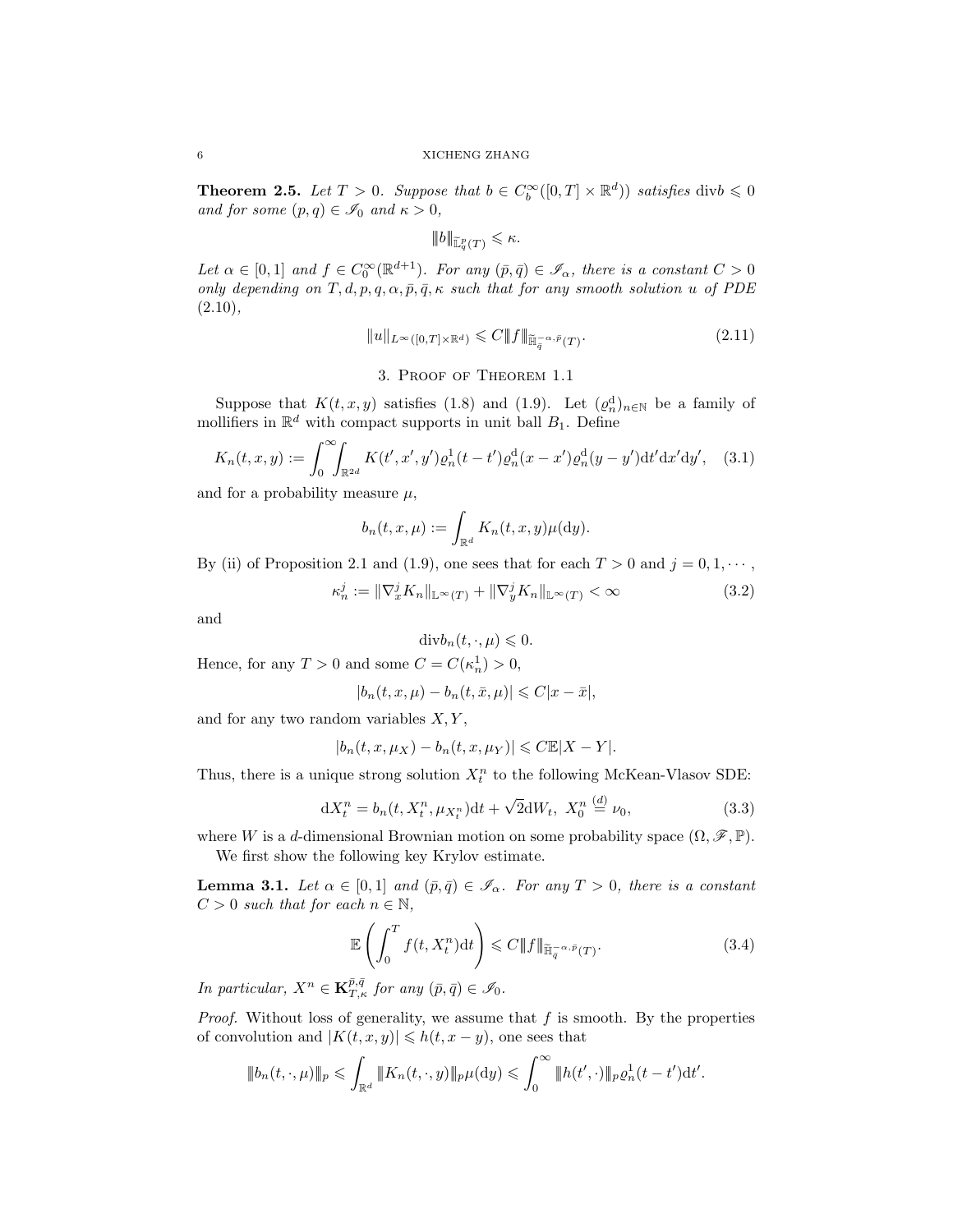Hence,

$$
\int_{0}^{T} \|b_{n}(t,\cdot,\mu_{X_{t}^{n}})\|_{p}^{q} dt \leq \int_{0}^{T} \|h(t,\cdot)\|_{p}^{q} dt.
$$
\n(3.5)

.

Now, consider the following backward PDE:

$$
\partial u_n + \Delta u_n + b_n(t, \cdot, \mu_{X_t^n}) \cdot \nabla u_n = f, \quad u_n(T) = 0.
$$

Since by (3.2), for any  $j \in \mathbb{N}$ ,

$$
\sup_{t\in[0,T]}\|\nabla^j b_n(t,\cdot,\mu_{X_t^n})\|_{\infty}<\infty,
$$

the above PDE admits a unique smooth solution  $u_n$  with the regularities

$$
\partial_t u_n, \nabla^2 u_n \in L^\infty([0,T] \times \mathbb{R}^d).
$$

Moreover, by Theorem 2.5, there is a constant  $C > 0$  such that for all  $n \in \mathbb{N}$ ,

$$
||u_n||_{L^\infty([0,T]\times{\mathbb R}^d)}\leqslant C||f||_{{\widetilde{\mathbb H}}_q^{-\alpha,{\bar p}}(T)}
$$

Now by Itô's formula, we have

$$
\mathbb{E}u_n(T, X_T^n) = \mathbb{E}u_n(0, X_0^n) + \mathbb{E}\int_0^T f(t, X_t^n)dt,
$$

which implies that

$$
\mathbb{E}\int_0^T f(s,X^n_s)\mathrm{d} s \leqslant \|u_n(0,\cdot)\|_{\infty} \leqslant C \|f\|_{\widetilde{\mathbb{H}}_q^{-\alpha,\widetilde{p}}(T)}.
$$

The proof is complete.  $\Box$ 

Let  $\mathbb C$  be the space of all continuous functions from  $\mathbb R_+$  to  $\mathbb R^d$ , which is endowed with the locally uniform convergence topology so that  $\mathbb C$  is a Polish space. We also use the following convention below: The letter  $C$  with or without subscripts will denote a constant whose value may change in different places.

**Lemma 3.2.** Let  $\mathbb{P}_n$  be the law of  $X^n$  in  $\mathbb{C}$ . Then  $(\mathbb{P}_n)_{n\in\mathbb{N}}$  is tight. Moreover, for any  $\beta \in [0, 2/(\frac{d}{p} + \frac{2}{q}))$  and  $T > 0$ , there is a constant  $C > 0$  such that for all  $n \in \mathbb{N}$ ,

$$
\mathbb{E}\left(\sup_{t\in[0,T]}|X_t^n|^{\beta}\right) \leqslant C(\mathbb{E}|X_0^n|^{\beta}+1). \tag{3.6}
$$

*Proof.* Let  $T > 0$  and  $\tau \leq T$  be any bounded stopping time. For any  $\delta > 0$  and  $\gamma \in (1, 2/(\frac{d}{p} + \frac{2}{q}))$ , by Hölder's inequality and (3.4) with  $\alpha = 0$ , we have

$$
\mathbb{E}\left(\int_{\tau}^{\tau+\delta}|b_n(t, X_t^n, \mu_{X_t^n})|\mathrm{d}t\right)^{\gamma} \leq \delta^{\gamma-1}\mathbb{E}\left(\int_{\tau}^{\tau+\delta}|b_n(t, X_t^n, \mu_{X_t^n})|^{\gamma}\mathrm{d}t\right)
$$
  

$$
\leq \delta^{\gamma-1}\mathbb{E}\left(\int_{0}^{T+\delta}|b_n(t, X_t^n, \mu_{X_t^n})|^{\gamma}\mathrm{d}t\right)
$$
  

$$
\leq C\delta^{\gamma-1}\left[\int_{0}^{T+\delta}\|b_n(t, \cdot, \mu_{X_t^n})|^{\gamma}\|_{p/\gamma}^{q/\gamma}\mathrm{d}t\right]^{\frac{\gamma}{q}}
$$
  

$$
= C\delta^{\gamma-1}\left[\int_{0}^{T+\delta}\|b_n(t, \cdot, \mu_{X_t^n})\|_{p}^{q}\mathrm{d}t\right]^{\frac{\gamma}{q}}
$$

$$
\Box
$$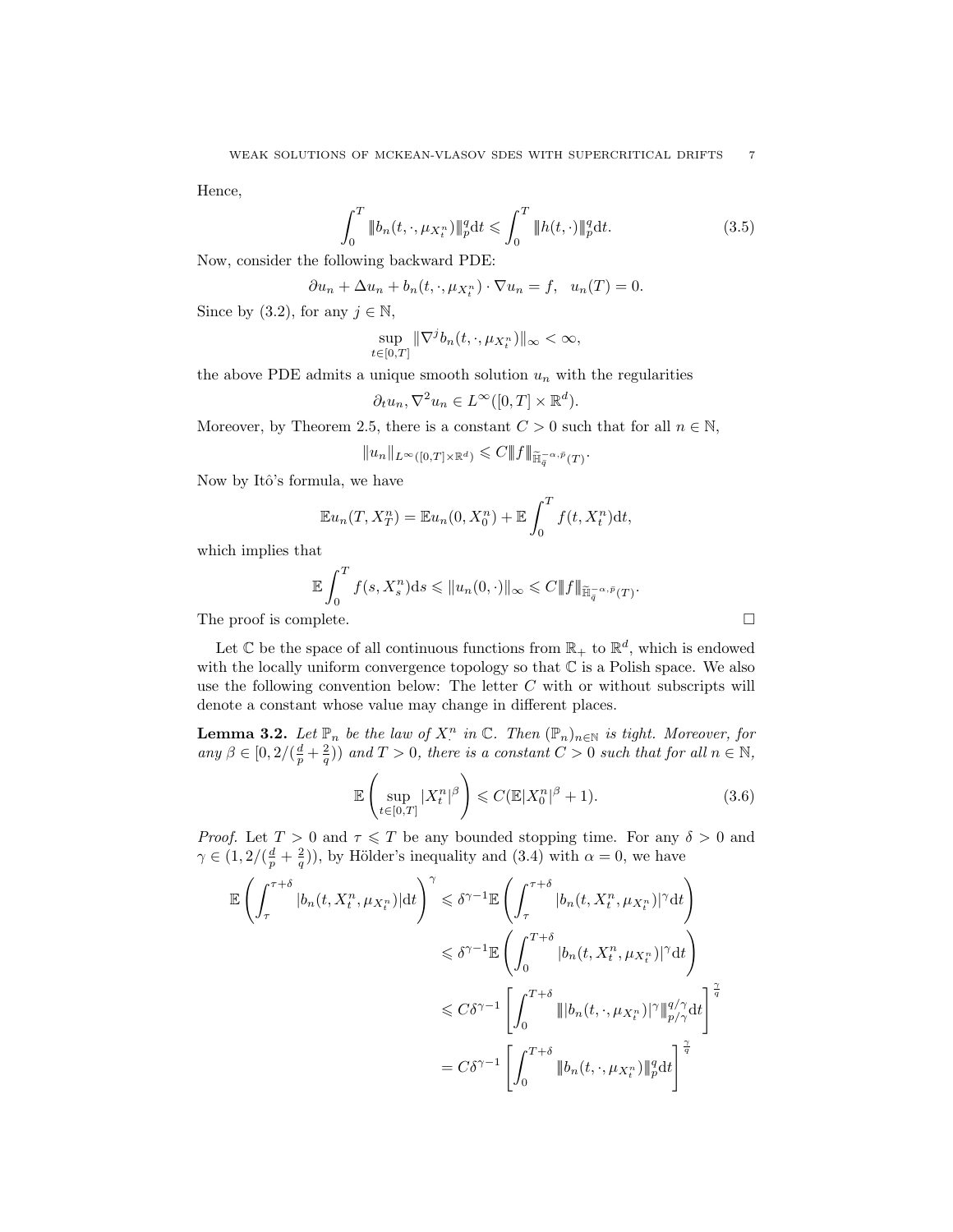$$
\stackrel{(3.5)}{\leqslant} C\delta^{\gamma-1} \left[ \int_0^{T+\delta} \|h(t,\cdot)\|_p^q \mathrm{d}t \right]^{\frac{\gamma}{q}}, \tag{3.7}
$$

where the constant  $C$  does not depend on  $n$ . Moreover, by Burkholder's inequality, it is easy to see that

$$
\mathbb{E}\left(\sup_{s\in[0,\delta]}|W_{\tau+s}-W_{\tau}|^{\gamma}\right)\leqslant C\delta^{\gamma/2}.
$$

Hence, for any  $\theta \in (0, 1)$ , by [16, Lemma 2.7] we have

$$
\sup_{n} \mathbb{E}\left(\sup_{s,t\in[0,T],s\neq t} |X^n_t - X^n_s|^{\theta\gamma}\right) \leqslant C\delta^{\theta(\gamma-1)}.
$$

The tightness of  $(\mathbb{P}_n)_{n\in\mathbb{N}}$  now follows by [13, Theorem 1.3.2]. Finally, the moment estimate (3.6) follows by (3.3) and (3.7).  $\Box$ 

Now we can give

*Proof of Theorem 1.1.* Let  $\mathbb{P}_n$  be the law of  $X^n$  in  $\mathbb{C}$  and  $\mathbb{W}$  the law of Brownian motion in C. Consider the product probability measure  $\mathbb{Q}_n := \mathbb{P}_n \times \mathbb{P}_n \times \mathbb{W}$ . By Lemma 3.2, one sees that  $(\mathbb{Q}_n)_{n\in\mathbb{N}}$  is tight in  $\mathbb{C}\times\mathbb{C}\times\mathbb{C}$ . Let  $\mathbb{Q}$  be any accumulation point. Without loss of generality, we assume that  $\mathbb{Q}_n$  weakly converges to some probability measure Q. By Skorokhod's representation theorem, there are a probability space  $(\tilde{\Omega}, \tilde{\mathscr{F}}, \tilde{\mathbf{P}})$  and random variables  $(\tilde{X}^n, \tilde{Y}^n, \tilde{W}^n)$  and  $(\tilde{X}, \tilde{Y}, \tilde{W})$ defined on it such that

$$
(\tilde{X}^n, \tilde{Y}^n, \tilde{W}^n) \to (\tilde{X}, \tilde{Y}, \tilde{W}), \quad \tilde{\mathbf{P}} - a.s.
$$
\n(3.8)

and

$$
\tilde{\mathbf{P}} \circ (\tilde{X}^n, \tilde{Y}^n, \tilde{W}^n)^{-1} = \mathbb{Q}_n, \quad \tilde{\mathbf{P}} \circ (\tilde{X}, \tilde{Y}, \tilde{W})^{-1} = \mathbb{Q}.
$$
 (3.9)

Define  $\tilde{\mathscr{F}}_t^n := \sigma(\tilde{W}_s^n, \tilde{X}_s^n; s \leq t)$ . We note that

$$
\mathbb{P}(W_t - W_s \in \cdot | \mathcal{F}_s) = \mathbb{P}(W_t - W_s \in \cdot)
$$
  
\n
$$
\Rightarrow \tilde{\mathbf{P}}(\tilde{W}_t^n - \tilde{W}_s^n \in \cdot | \tilde{\mathcal{F}}_s^n) = \tilde{\mathbf{P}}(\tilde{W}_t^n - \tilde{W}_s^n \in \cdot).
$$

In other words,  $\tilde{W}^n$  is an  $\tilde{\mathscr{F}}_t^n$ -Brownian motion. Thus, by (3.3) and (3.9) we have

$$
\tilde{X}_t^n = \tilde{X}_0^n + \int_0^t b_n(s, \tilde{X}_s^n, \mu_{\tilde{X}_s^n}) ds + \sqrt{2} \tilde{W}_t^n.
$$
\n(3.10)

To show the existence of a solution, the key point is to show that

$$
\int_0^t b_n(s, \tilde{X}_s^n, \mu_{\tilde{X}_s^n}) ds \to \int_0^t b(s, \tilde{X}_s, \mu_{\tilde{X}_s}) ds \text{ in probability as } n \to \infty,
$$
 (3.11)

where  $b(s, x, \mu) := \int_{\mathbb{R}^d} K(s, x, y) \mu(\mathrm{d}y)$ . After showing this limit, we can take limits for both sides of (3.10) to obtain the existence of a solution, i.e.

$$
\tilde{X}_t = \tilde{X}_0 + \int_0^t b(s, \tilde{X}_s, \mu_{\tilde{X}_s}) ds + \sqrt{2} \tilde{W}_t.
$$

Since  $\tilde{X}^n$  and  $\tilde{Y}^n$  are independent by (3.9), to prove (3.11), it suffices to show that

$$
\int_0^t K_n(s, \tilde{X}_s^n, \tilde{Y}_s^n) ds \to \int_0^t K(s, \tilde{X}_s, \tilde{Y}_s) ds \text{ in probability as } n \to \infty.
$$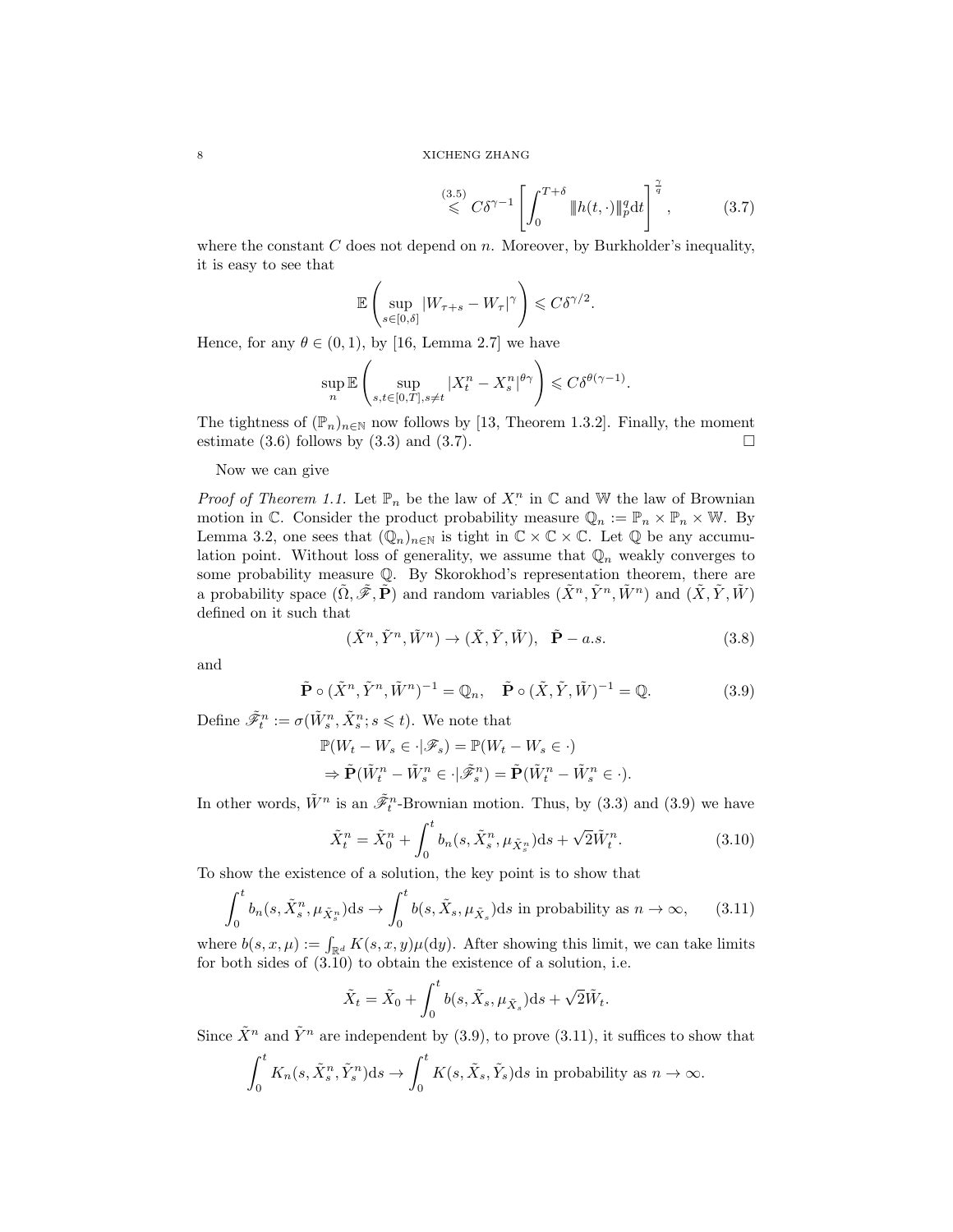The above limit will be a consequence of the following two limits: for each  $m \in \mathbb{N}$ ,

$$
\lim_{n \to \infty} \int_0^t |K_m(s, \tilde{X}_s^n, \tilde{Y}_s^n) - K_m(s, \tilde{X}_s, \tilde{Y}_s)| \, \mathrm{d}s = 0, \ \mathbf{P} - a.s. \tag{3.12}
$$

and

$$
\lim_{m \to \infty} \sup_{n} \mathbf{E} \int_{0}^{t} |K_{m}(s, \tilde{X}_{s}^{n}, \tilde{Y}_{s}^{n}) - K(s, \tilde{X}_{s}^{n}, \tilde{Y}_{s}^{n})| ds = 0.
$$
 (3.13)

Below we drop the tilde for simplicity. For fixed  $m \in \mathbb{N}$ , since  $K_m$  is bounded and  $(x, y) \mapsto K_m(s, x, y)$  is continuous, it follows by the dominated convergence theorem and  $(3.8)$  that the limit  $(3.12)$  holds. For limit  $(3.13)$ , we write

$$
\mathbf{E} \int_0^{\infty} |K_m(s, X_s^n, Y_s^n) - K(s, X_s^n, Y_s^n)| \mathrm{d}s = I_{n,m}^{(1)}(R) + I_{n,m}^{(2)}(R),
$$

where

 $\alpha$ <sup>t</sup>

$$
I_{n,m}^{(1)}(R) := \mathbf{E} \int_0^t \mathbf{1}_{\{|X_s^n| \le R\} \cap \{ |Y_s^n| \le R\}} |K_m(s, X_s^n, Y_s^n) - K(s, X_s^n, Y_s^n)| ds,
$$
  

$$
I_{n,m}^{(2)}(R) := \mathbf{E} \int_0^t \mathbf{1}_{\{|X_s^n| > R\} \cup \{|Y_s^n| > R\}} |K_m(s, X_s^n, Y_s^n) - K(s, X_s^n, Y_s^n)| ds.
$$

For  $I_{n,m}^{(1)}(R)$ , since  $(p,q) \in \mathscr{I}_0$ , one can choose  $\gamma > 1$  such that

$$
\frac{d}{p} + \frac{2\gamma}{q} < 2.
$$

Thus, by Lemma 2.4 with  $p_1 = p$ ,  $q_1 = \frac{q}{\gamma}$ ,  $p_2 > \frac{qd}{2(\gamma - 1)}$ ,  $q_2 = \frac{q}{q + 1 - \gamma}$  and  $q_0 = q$ ,

$$
I_{n,m}^{(1)}(R) \leq C \| \mathbf{1}_{B_R \times B_R}(K_m - K) \|_{\widetilde{\mathbb{L}}_q^{p,p_2}(t)},
$$
\n(3.14)

where C is independent of  $n, m$ . Recalling the definition  $(2.8)$ , we further have

$$
I_{n,m}^{(1)}(R) \leq C \left( \int_0^t \left( \int_{B_{R+1}} ||\mathbf{1}_{B_{R+1}}|K_m(s,\cdot,y) - K(s,\cdot,y)||_p^{p_2} dy \right)^{\frac{q}{p_2}} ds \right)^{1/q}.
$$

Since  $|K(s, x, y)| \leqslant h(s, x - y)$ , by (3.1) we have

$$
\int_{0}^{t} \left( \sup_{m} \int_{B_{R+1}} ||\mathbf{1}_{B_{R+1}} | K_{m}(s, \cdot, y) ||_{p}^{p_{2}} dy \right)^{\frac{q}{p_{2}}} ds
$$
\n
$$
\leq \int_{0}^{t} \left( \int_{B_{R+2}} ||\mathbf{1}_{B_{R+2}} | h(s, \cdot - y) ||_{p}^{p_{2}} dy \right)^{\frac{q}{p_{2}}} ds
$$
\n
$$
\leq C_{R} \int_{0}^{t} \left( \int_{B_{2(R+2)}} |h(s, x)|^{p} dx \right)^{\frac{q}{p}} ds < \infty.
$$
\n(3.15)

Hence, by the dominated convergence theorem, for each  $R > 0$ ,

$$
\lim_{m \to \infty} \sup_{n} I_{n,m}^{(1)}(R) = 0.
$$
\n(3.16)

For  $I_{n,m}^{(2)}(R)$ , letting  $\alpha \in (1,2/(\frac{d}{p}+\frac{2}{q}))$ , by Hölder's inequality and Lemma 2.4 again,

$$
I_{n,m}^{(2)}(R) \leq \int_0^t (\mathbf{E}|K_m(s, X_s^n, Y_s^n) - K(s, X_s^n, Y_s^n)|^{\alpha})^{\frac{1}{\alpha}}
$$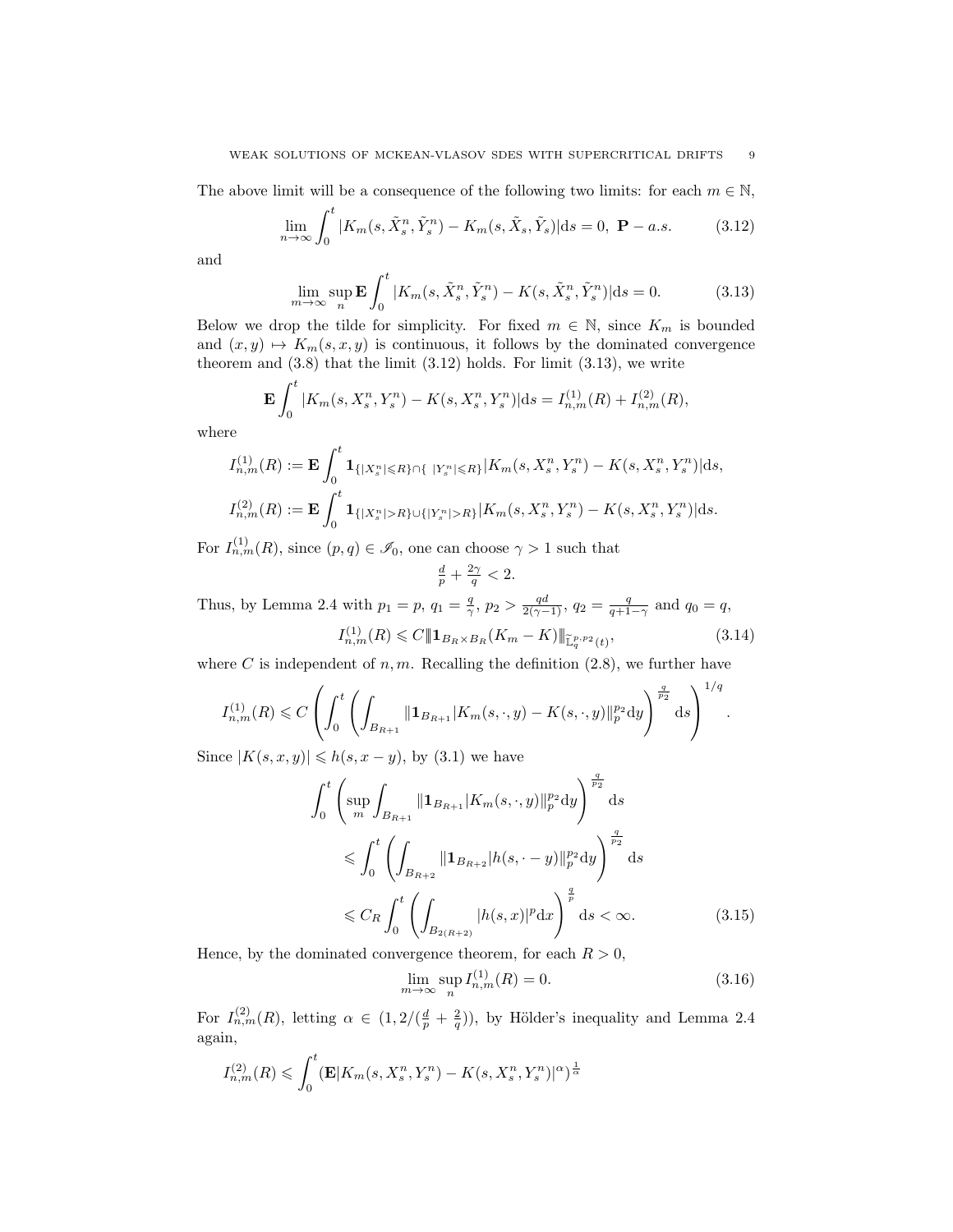10 XICHENG ZHANG

$$
\times \mathbf{P}(\{|X_s^n| > R\} \cup \{|Y_s^n| > R\})^{1 - \frac{1}{\alpha}} ds
$$
  
\n
$$
\leq \left(\int_0^t \mathbf{E}|K_m(s, X_s^n, Y_s^n) - K(s, X_s^n, Y_s^n)|^{\alpha} ds\right)^{\frac{1}{\alpha}}
$$
  
\n
$$
\times \sup_{s \in [0,t]} \mathbf{P}(\{|X_s^n| > R\} \cup \{|Y_s^n| > R\})^{1 - \frac{1}{\alpha}}
$$
  
\n
$$
\leq C \left(\|K_m\|_{\mathbb{L}_q^{p, p_2}(t)} + \|K\|_{\mathbb{L}_q^{p, p_2}(t)}\right) \sup_{s \in [0,t]} (2\mathbf{P}\{|X_s^n| > R\})^{1 - \frac{1}{\alpha}}, \quad (3.17)
$$

where C is independent of  $n, m$  and  $R$ , and  $p_2$  is chosen being large enough as in (3.14). As in (3.15), we have

$$
\|K_m\|_{\mathbb{L}_q^{p,p_2}(T)}^q = \sup_{z,z' \in \mathbb{R}^d} \int_0^T \left( \int_{\mathbb{R}^d} \mathbf{1}_{B_1^{z'}}(y) \|\mathbf{1}_{B_1^{z}} K_m(t,\cdot,y)\|_{p}^{p_2} dy \right)^{\frac{q}{p_2}} dt
$$
  
\$\leqslant \sup\_{z,z' \in \mathbb{R}^d} \int\_0^T \left( \int\_{\mathbb{R}^d} \mathbf{1}\_{B\_2^{z'}}(y) \|\mathbf{1}\_{B\_2^{z}} h(t,\cdot-y)\|\_{p}^{p\_2} dy \right)^{\frac{q}{p\_2}} dt\$  
\$\leqslant C \sup\_{z,z' \in \mathbb{R}^d} \int\_0^T \sup\_{|y-z'| \leqslant 2} \|\mathbf{1}\_{B\_2^{z}} h(t,\cdot-y)\|\_{p}^q dt\$  
\$\leqslant C \int\_0^T \|h(t)\|\_{p}^q dt < \infty\$. \tag{3.18}

Moreover, by (3.10) and Chebyschev's inequality, we have

$$
\sup_{s \in [0,t]} \mathbf{P}\{|X_s^n| > R\} \le \mathbf{P}\{|X_0^n| > \frac{R}{3}\} + \mathbf{P}\left\{\sup_{s \in [0,t]} \sqrt{2}|W_s| > \frac{R}{3}\right\} + \mathbf{P}\left\{\int_0^t |b_n(s, X_s^n, \mu_{X_s^n})|ds > \frac{R}{3}\right\} \le \nu\left\{|x| > \frac{R}{3}\right\} + \frac{C}{R} + \frac{3}{R}\mathbf{E}\int_0^t |b_n(s, X_s^n, \mu_{X_s^n})|ds \le \nu\left\{|x| > \frac{R}{3}\right\} + \frac{C}{R},
$$
\n(3.19)

where the constant C is independent of R and n, and the last step is due to  $(3.7)$ . Combining (3.17), (3.18) and (3.19), we obtain

$$
\lim_{R \to \infty} \sup_{n,m} I_{n,m}^{(2)}(R) = 0,
$$

which together with  $(3.16)$  yields  $(3.13)$ . Moreover, the estimate  $(1.10)$  follows by (3.6), and the regularity estimate (1.11) follows by (3.4) and Remark 2.3. The proof is thus complete.  $\Box$ 

#### **REFERENCES**

- [1] Carmona R. and Delarue F.: Probabilistic theory of mean field games with applications. II. Mean field games with common noise and master equations. Probability Theory and Stochastic Modeling, 84. Springer, 2018.
- [2] Cottet G. H.: Equations de Navier-Stokes dans le plan avec tourbillon initial mesure. C. R. Acad. Sci. Paris Sér. I Math. 303, 105-108 (1986).
- [3] Funaki T.: A certain class of diffusion processes associated with nonlinear parabolic equations. Prob. Theory and Relat. Fields, 67(3):331-348,1984.